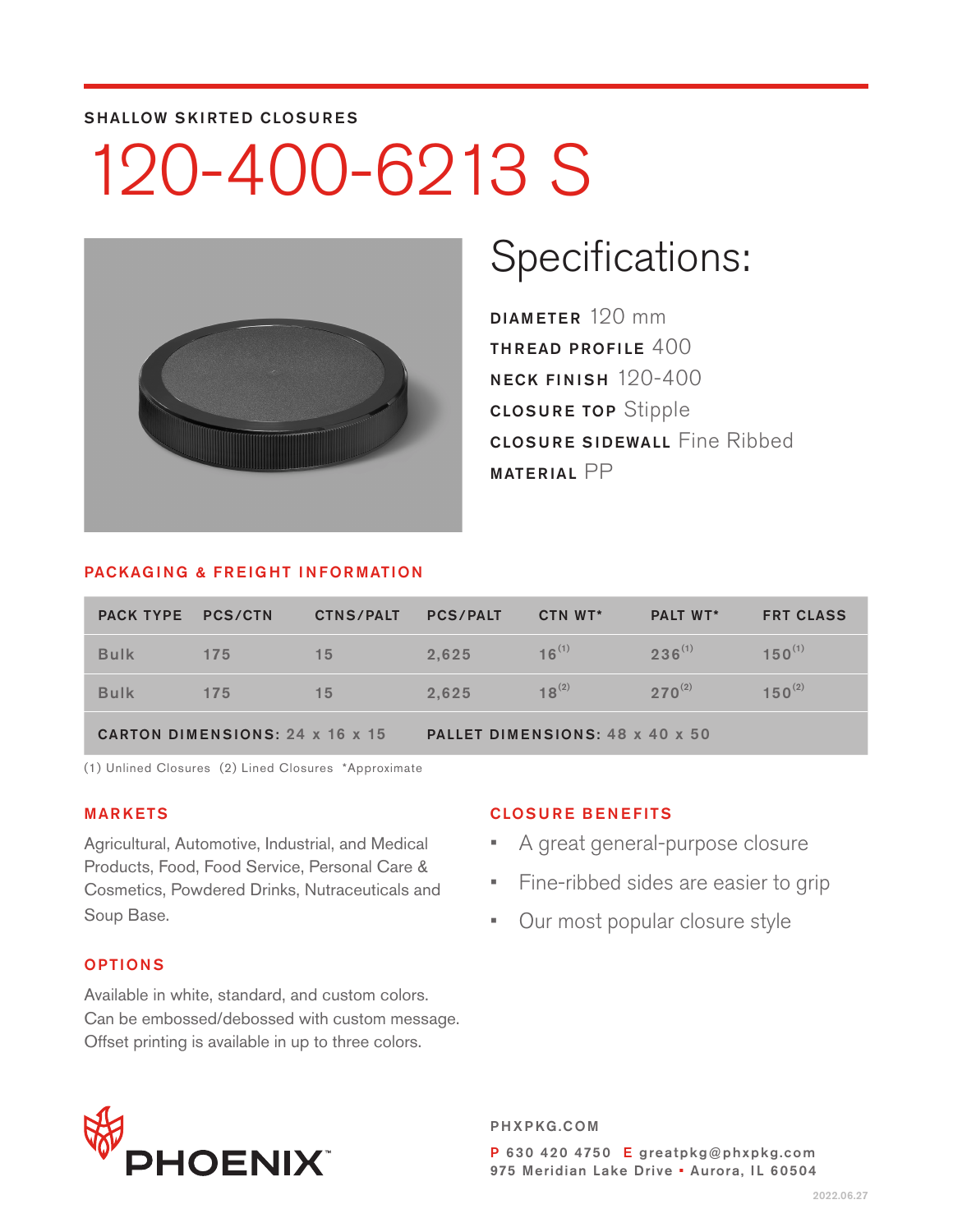#### SHALLOW SKIRTED CLOSURES

# 120-400-6213 S



| NOTES: (UNLESS OTHERWISE SPECIFIED)<br>1. ALL DIMENSIONS ARE IN INCHES.                               |            |                   |                                                                      | 02.22.10 Update Dimensions                      | DN I      |
|-------------------------------------------------------------------------------------------------------|------------|-------------------|----------------------------------------------------------------------|-------------------------------------------------|-----------|
| 2. SEE CHART FOR DIMENSIONAL TOLERANCE.                                                               | <b>REV</b> | <b>DATE</b>       |                                                                      | <b>DESCRIPTION</b>                              | <b>BY</b> |
| THIS OR FACSIMILE THEREOF IS THE EXCLUSIVE PROPERTY OF                                                |            | <b>TOLERANCE</b>  | $\sqrt{$ TURNS 1-1/2<br>MAT'L<br>$ $ PITCH/TPI 200<br>5<br><b>PP</b> |                                                 |           |
| PHOENIX AND MAY NOT BE REPRODUCED WITHOUT THE<br>EXPRESSED WRITTEN CONSENT OF PHOENIX. SOME OR ALL OF | . X        | ±0.1              | DRAWN                                                                | $ ^{DATE}$ 08.10.09 SCALE 3/4 : 1<br><b>DMN</b> | l REV     |
| THE ITEMS DEPICTED ON THIS DRAWING MAY BE COVERED BY                                                  | XX.        | ±0.02             |                                                                      | 120 - 400 - 6213 S 3 I                          |           |
| <b>CURRENT PATENTS OR PATENTS APPLIED FOR BY PHOENIX.</b>                                             |            | $XXX$ $\pm$ 0.010 |                                                                      |                                                 |           |



PHXPKG.COM

P 630 420 4750 E greatpkg@phxpkg.com 975 Meridian Lake Drive • Aurora, IL 60504